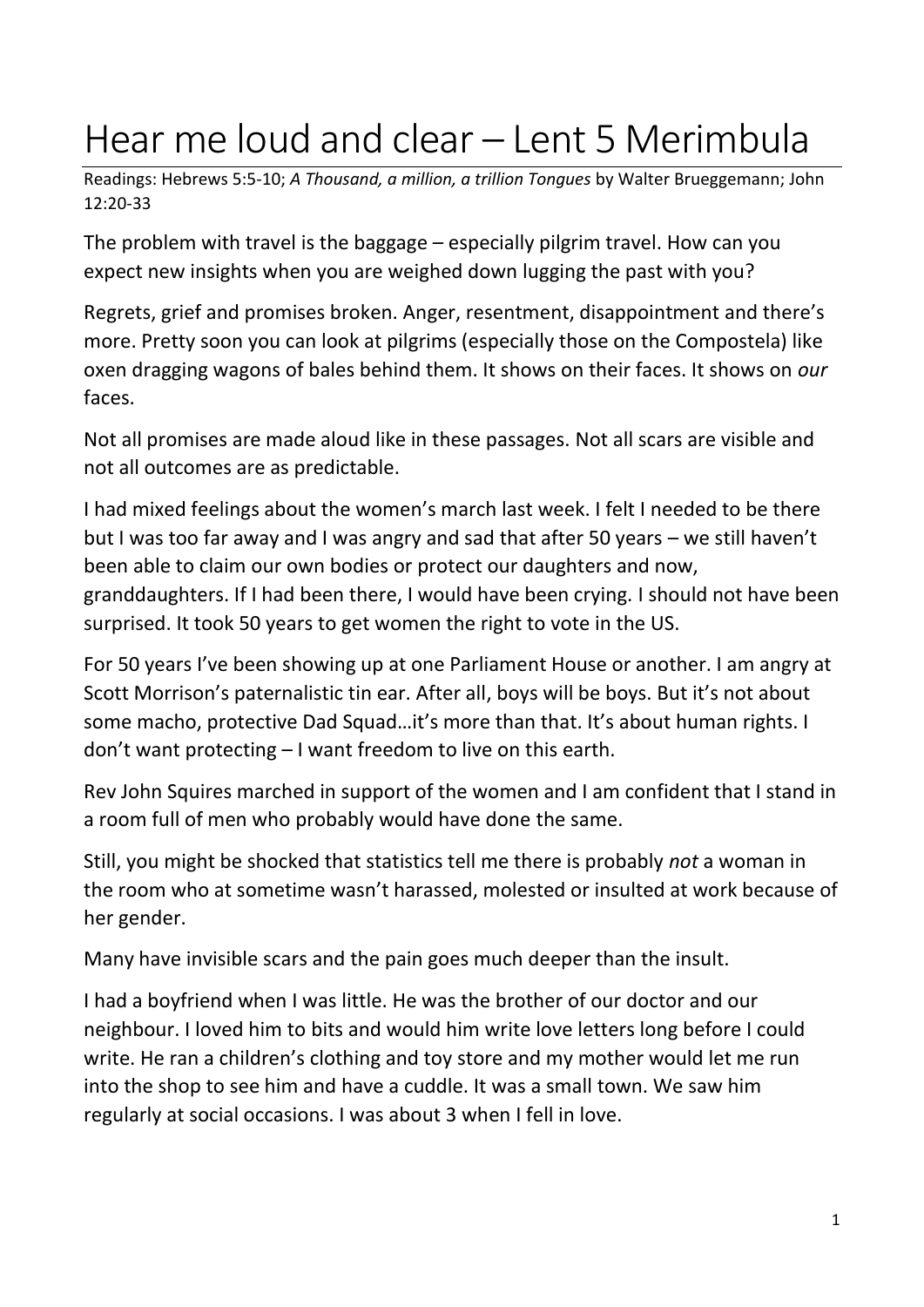You could say, I grew up with him as part of our life and when I was 14, he attacked me. It wasn't violent. I wasn't harmed. It was inappropriate and I was ashamed and embarrassed. I felt guilty because – after all, I loved him. By this time, he was running a children's amusement parlour. (oh yes, now adays, we would have heard the warning bells but it was an innocent time) I probably wouldn't have told anyone but when I ran out of the arcade in tears, my best friend said it had happened to her.

So I went to my father – the other man I had loved all my life.

And he didn't believe me.

You see, the man was an upstanding member of the community and my friend was untrustworthy.

And even if it was true, the man was the father of young children and a neighbour. It was best to just keep it quiet. Perhaps my father was protecting my reputation. The man died of a heart attack before any conversation took place. The men were all relieved. It was all fixed. Story over.

It wasn't the molesting that left a mark. (I guess most women and girls get used to that) It was the betrayal. That was devastating. First the man, my childhood friend, was not whom I thought. Trust was no longer a real thing. And then, my father, the man who made all things right, who loved me unconditionally… for the first time in my life – did not believe me. Looked for a quiet way to make it all disappear.

I didn't know at the time, something forever broke: Safety, home, family.

A year later, I went off to boarding school and never returned to live with my family.

When I was in my 40s, it came up in conversation with my sisters that the same man had done the same thing to them: Each as they reached puberty. This was the first time it was discussed. They did not warn the next sister down and they never told Dad.

When I was in my 60s, I realised my whole life had changed direction from that one moment onwards. Two betrayals altered my whole world view of love, friendship, home and trust.

Jesus said, believe me. Is it really so hard? When Jesus cried out to God in tears and supplications – he knew God would not take the snakes away; he would not prevent his death but he wanted it to mean something.

The crime to Ms Higgins from the assault is recoverable. It is awful and frightening but the body heals. The damage against her was perpetrated by the fixers, the